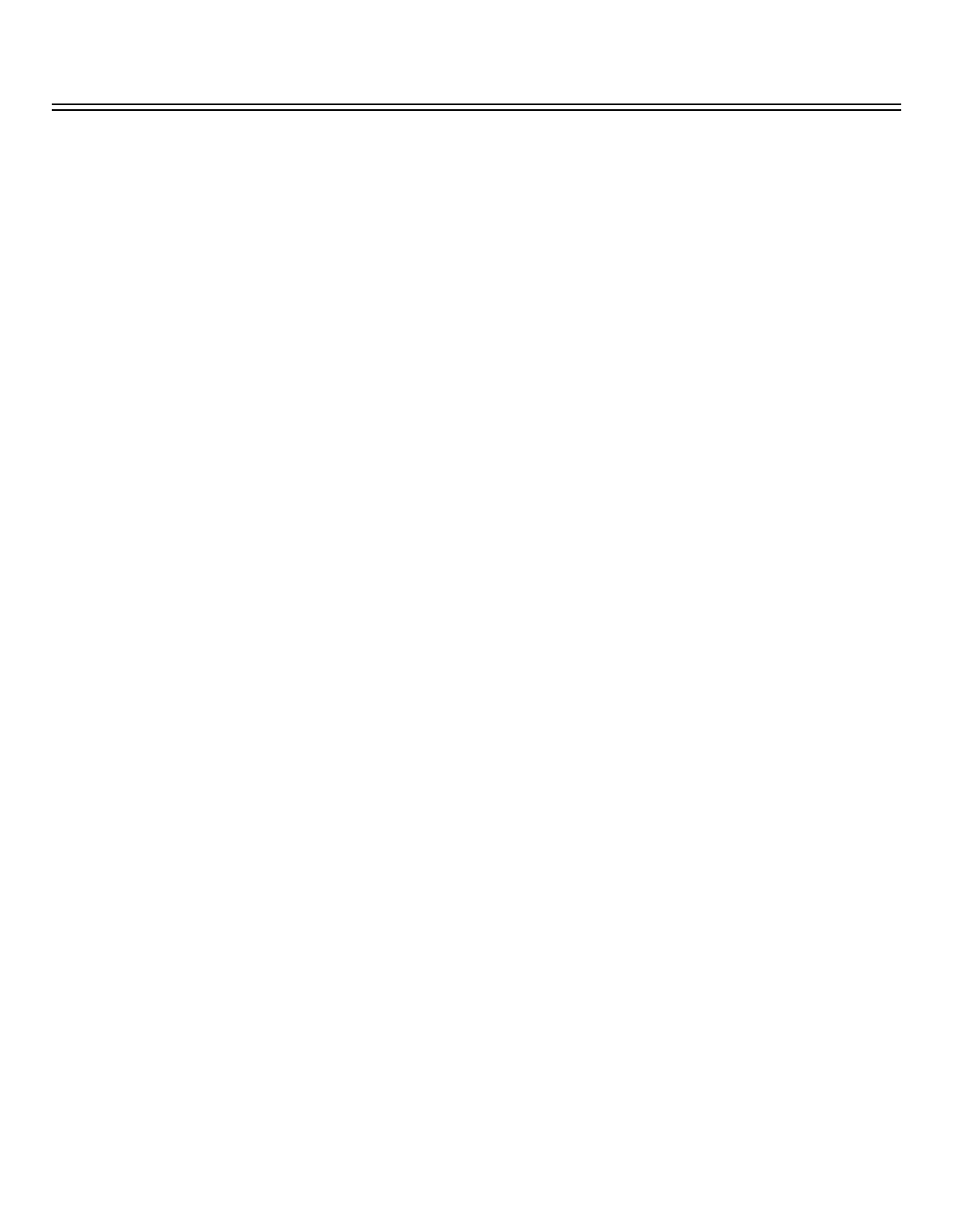#### **Item 7.01. Regulation FD Disclosure.**

On July 7, 2020, Allianz Global Investors, a leading global active asset manager encompassing Allianz Global Investors U.S. LLC ("AllianzGI U.S."), investment manager for AllianzGI Convertible & Income Fund II (the "Fund"), and Virtus Investment Partners, Inc. ("Virtus") issued a press release announcing that they have entered into an agreement providing for a strategic partnership pursuant to which, among other matters, a wholly-owned subsidiary of Virtus, Virtus Investment Advisers, Inc., would become the investment manager to the Fund. A copy of the press release is attached as Exhibit 99.1 to this Current Report on Form 8-K and incorporated herein by reference. The new management arrangements are subject to approval by the Fund's Board of Trustees and Fund shareholders, and AllianzGI U.S. and Virtus expect that the arrangements will be in place by the end of calendar year 2020.

The information disclosed under this Item 7.01, including Exhibit 99.1, shall not be deemed to be "filed" for purposes of Section 18 of the Securities Exchange Act of 1934, as amended, or otherwise subject to the liabilities under Section 18 and shall not be deemed to be incorporated by reference into any filing of the Fund under the Securities Act of 1933, as amended, except as expressly set forth by specific reference in such filing.

#### **Item 9.01. Financial Statements and Exhibits.**

(d) Exhibits.

| Exhibit<br><b>Number</b> | <b>Description</b>                |
|--------------------------|-----------------------------------|
| 99.1                     | Press Release issued July 7, 2020 |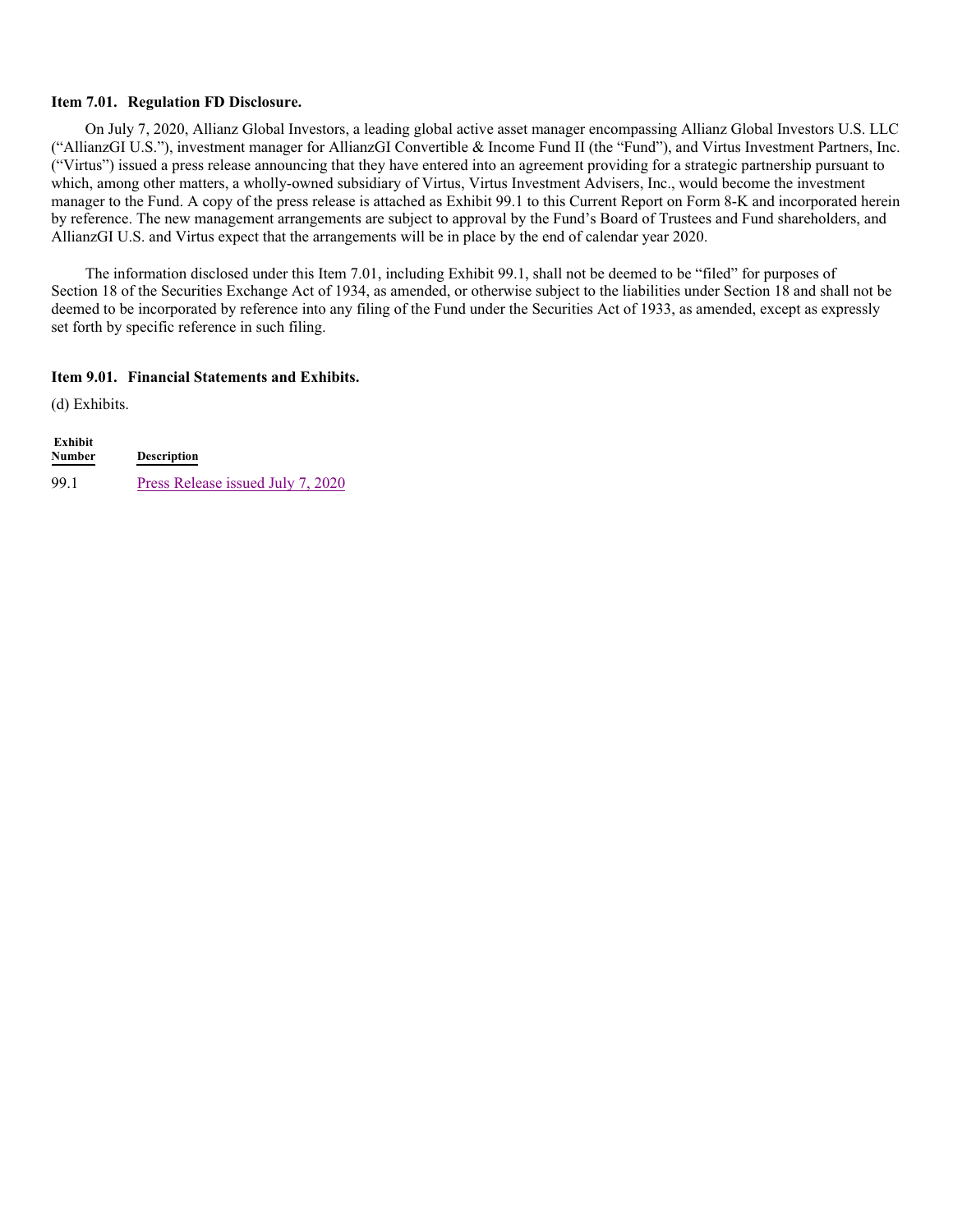# **SIGNATURES**

Pursuant to the requirements of the Securities Exchange Act of 1934, the Registrant has duly caused this report to be signed on its behalf by the undersigned hereunto duly authorized.

AllianzGI Convertible & Income Fund II

By: /s/ Thomas J. Fuccillo

Name: Thomas J. Fuccillo Title: President and Chief Executive Officer

Date: July 7, 2020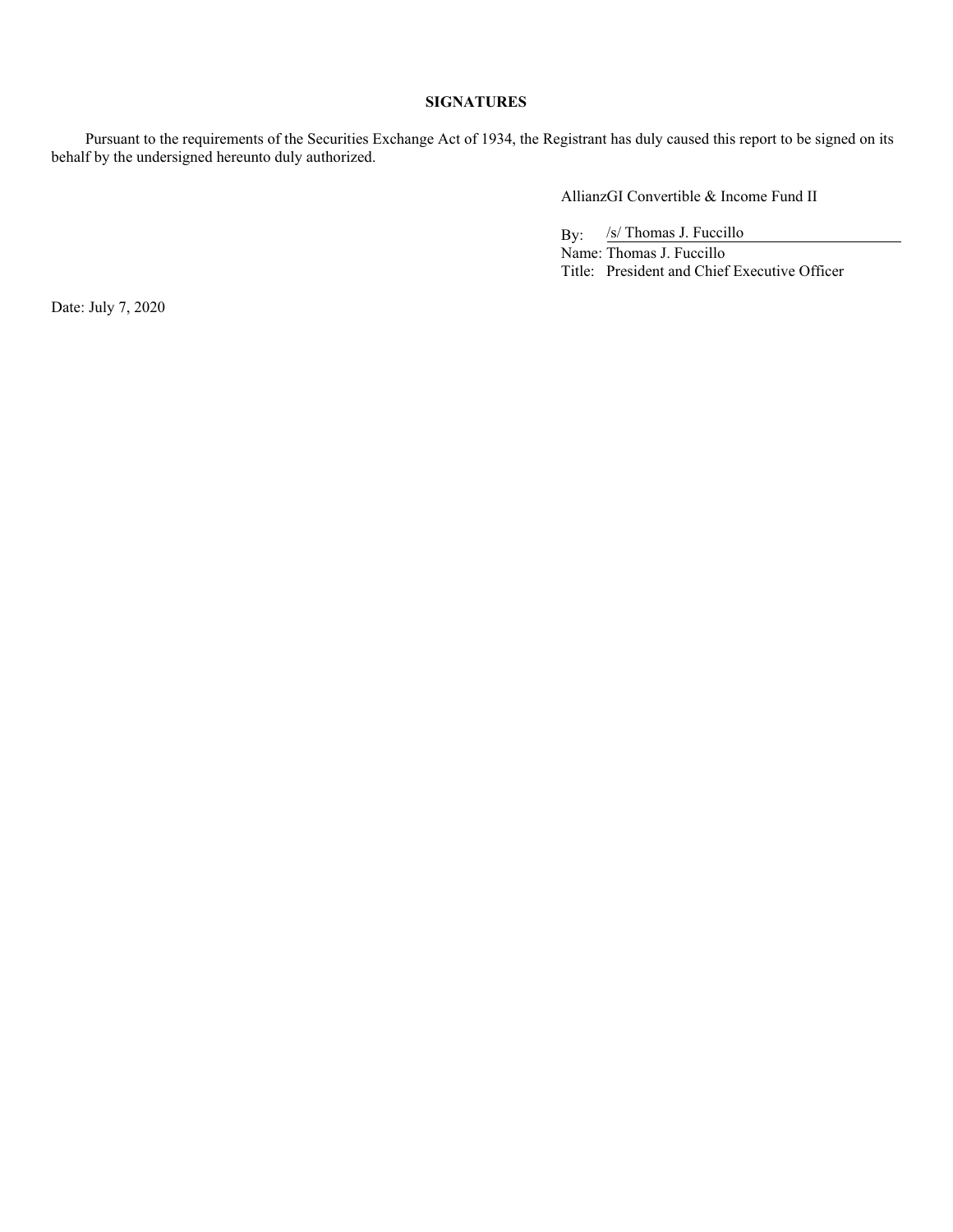

**News Release**



# **AllianzGI and Virtus Investment Partners Announce Strategic Partnership in U.S. Retail Market**

*Virtus to assume responsibility for AllianzGI's U.S. open- and closed-end funds;* 

*AllianzGI's Value Equity team to join Virtus* 

**NEW YORK & HARTFORD, CT**, **July 7, 2020** – Allianz Global Investors (AllianzGI), a leading global active asset manager, and Virtus Investment Partners, Inc. (NASDAQ: VRTS), which operates a multi-boutique asset management business, today announced they have agreed to a strategic partnership that will focus on enhancing both firms' growth opportunities with Virtus representing AllianzGI's compelling investment strategies in the U.S. retail market to existing and potentially new clients.

Central to the partnership, Virtus will become the investment adviser, distributor and/or administrator of AllianzGI's approximately \$23 billion in open-end, closed-end and retail separate account assets<sup>1</sup>. AllianzGI teams will continue to manage the strategies in a subadvisory capacity, providing continuity for AllianzGI's U.S. retail clients. AllianzGI's Dallas-based Value Equity team, formerly known as NFJ Investment Group, which manages approximately \$7 billion of the assets, will join Virtus as an affiliated manager. The partnership also provides for future joint product development of investment solutions for retail clients in the U.S.

The partnership will enhance Virtus' offerings, giving it access to AllianzGI's deep, global investment expertise while expanding AllianzGI's access and presence in the U.S retail markets. AllianzGI will concentrate its U.S. distribution efforts on building its institutional, insurance-related and non-resident businesses while continuing to serve U.S. retail clients as a subadviser.

"This new partnership with AllianzGI is strategically meaningful for us in terms of scale, fit and growth potential," said George R. Aylward, president and chief executive officer of Virtus. "We look forward to bringing AllianzGI's multi-asset, thematic equity, and alternative strategies to our fund and separate account offerings, and the opportunity to partner on joint product development underscores the growth-oriented nature of the alliance."

<sup>1</sup> As of May 31, 2020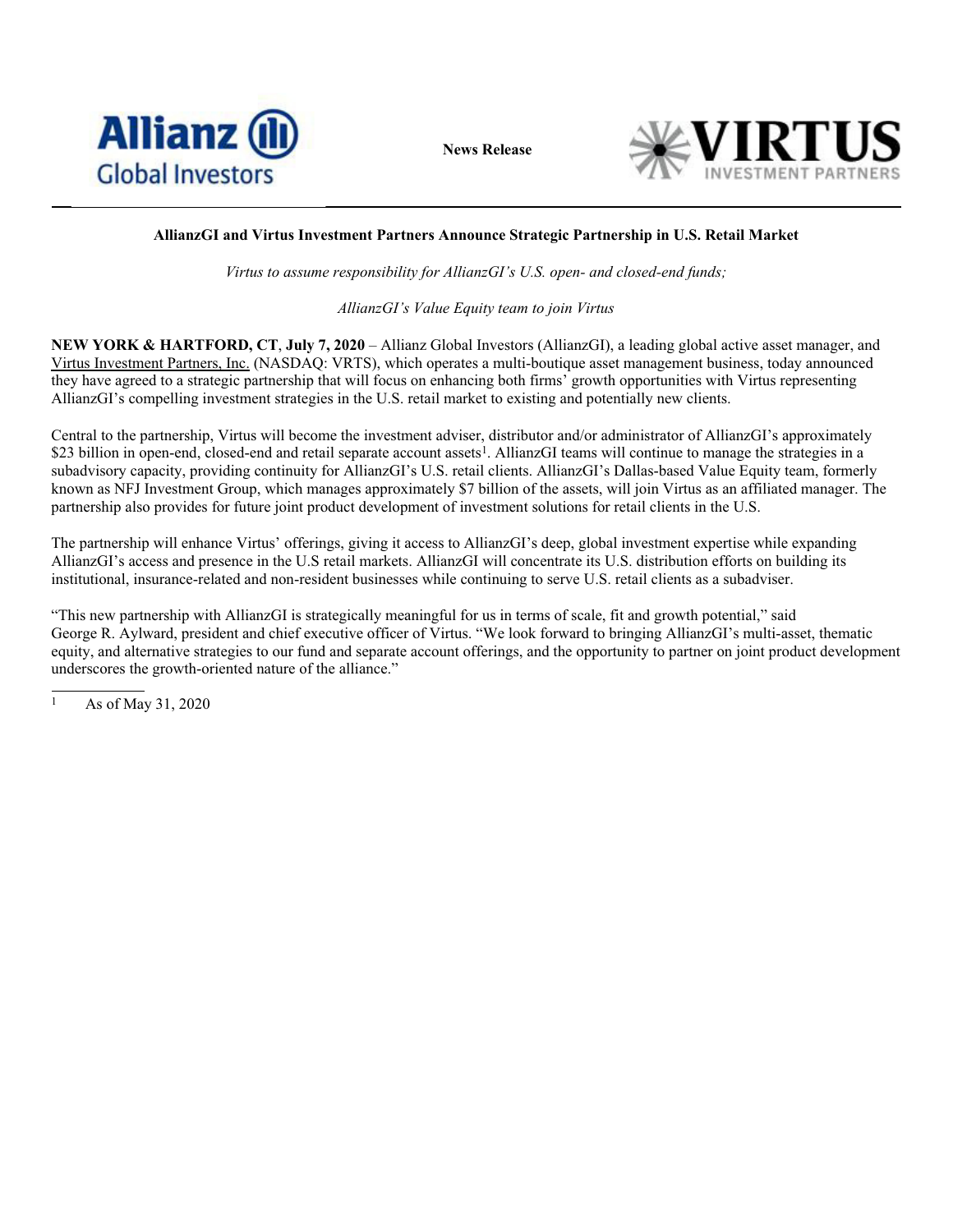## **Virtus Investment Partners/AllianzGI - 2**

"This partnership is truly complementary," said Tobias C. Pross, chief executive officer of AllianzGI. "Combining AllianzGI's ongoing portfolio management expertise with Virtus' strong, focused retail distribution and administrative capabilities is a recipe for mutually beneficial growth in U.S. funds and separate accounts. It will allow us to focus our U.S. distribution efforts on the Institutional, Insurance, Sub-Advisory and Non-Resident markets, which are more closely aligned with our strengths in other markets."

Based on current asset levels, the partnership would increase Virtus' mutual fund assets under management by approximately 40% to \$54 billion and its total AUM to \$128 billion2.

The companies did not disclose specific terms of the agreement other than there are no payments at closing. The partnership was structured with an alignment of economic interests over time. The fund-related aspects of the relationship are subject to the approval of the AllianzGI U.S. Funds Board and fund shareholders and are expected to be completed near year-end.

AllianzGI was advised by Warren Enskat Group and Paul Hastings LLP. Virtus was advised by Morgan Lewis & Bockius LLP.

# # #

#### **About Allianz Global Investors**

Allianz Global Investors is a leading active asset manager with over 780 investment professionals in 25 offices worldwide and managing more than \$590 billion in assets for individuals, families and institutions<sup>1</sup>.

Active is the most important word in our vocabulary. Active is how we create and share value with clients. We believe in solving, not selling, and in adding value beyond pure economic gain. We invest for the long term, employing our innovative investment expertise and global resources. Our goal is to ensure a superior experience for our clients, wherever they are based and whatever their investment needs.

#### **About Virtus Investment Partners, Inc.**

Virtus Investment Partners (NASDAQ: VRTS) is a distinctive partnership of boutique investment managers singularly committed to the long-term success of individual and institutional investors. The company provides investment management products and services through its affiliated managers and select subadvisers, each with a distinct investment style, autonomous investment process, and individual brand. Virtus Investment Partners offers access to a variety of investment styles across

<sup>2</sup> Pro forma, using AUM as of May 31, 2020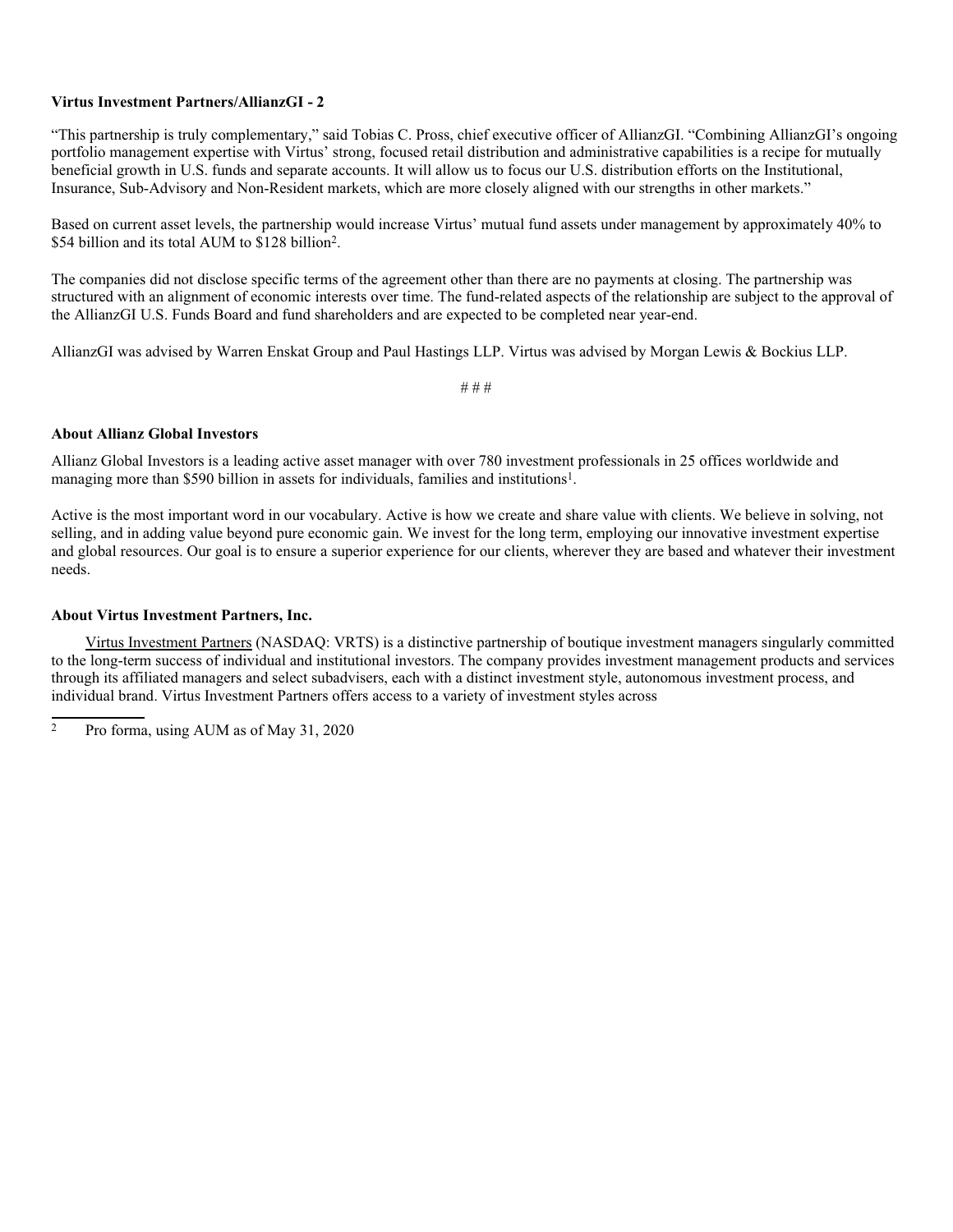## **Virtus Investment Partners/AllianzGI - 3**

multiple disciplines to meet a wide array of investor needs. Its affiliates include Ceredex Value Advisors, Duff & Phelps Investment Management, Kayne Anderson Rudnick Investment Management, Newfleet Asset Management, Rampart Investment Management, Seix Investment Advisors, Silvant Capital Management, Sustainable Growth Advisers, and Virtus ETF Solutions. Additional information is available at virtus.com.

#### **Contacts**

Virtus Investment Partners Allianz Global Investors  $(860)$  263-4725 joe.fazzino@virtus.com robin.pertusi@allianzgi.com

Sean Rourke, Investor Relations (860) 263-4709 sean.rourke@virtus.com

Joe Fazzino, Media Relations<br>
(860) 263-4725 (212) 739-3172

# **Forward-Looking Information Concerning Virtus Investment Partners**

This press release contains statements that are, or may be considered to be, forward-looking statements. All statements that are not historical facts, including statements about our beliefs or expectations, are "forward-looking statements" within the meaning of The Private Securities Litigation Reform Act of 1995, as amended. These statements may be identified by such forward-looking terminology as "expect," "estimate," "intent," "plan," "intend," "believe," "anticipate," "may," "will," "should," "could," "continue," "project," "opportunity," "predict," "would," "potential," "future," "forecast," "guarantee," "assume," "likely," "target" or similar statements or variations of such terms.

Our forward-looking statements are based on a series of expectations, assumptions and projections about the company and the markets in which we operate, are not guarantees of future results or performance, and involve substantial risks and uncertainty including assumptions and projections concerning our assets under management, net asset inflows and outflows, operating cash flows, business plans and ability to borrow, for all future periods. All forward-looking statements are as of the date of this release only. The company can give no assurance that such expectations or forward-looking statements will prove to be correct. Actual results may differ materially.

Our business and our forward-looking statements involve substantial known and unknown risks and uncertainties, including those discussed under "Risk Factors" and "Management's Discussion and Analysis of Financial Condition and Results of Operations" in our 2019 Annual Report on Form 10-K, as well as the following risks and uncertainties resulting from: (i) the on-going effects of the COVID-19 pandemic and associated global economic disruption (ii) general domestic and global economic, political and pandemic conditions; (iii) any reduction in our assets under management; (iv) withdrawal, renegotiation or termination of investment advisory agreements; (v) damage to our reputation; (vi) failure to comply with investment guidelines or other contractual requirements; (vii) inability to satisfy financial covenants and payments related to our indebtedness; (viii) inability to attract and retain key personnel;  $(ix)$  challenges from the competition we face in our business;  $(x)$  adverse regulatory and legal developments;  $(xi)$  unfavorable changes in tax laws or limitations; (xii) adverse developments related to unaffiliated subadvisers; (xiii) negative implications of changes in key distribution relationships; (xiv) interruptions in or failure to provide critical technological service by us or third parties; (xv) volatility associated with our common stock; (xvi) adverse civil litigation and government